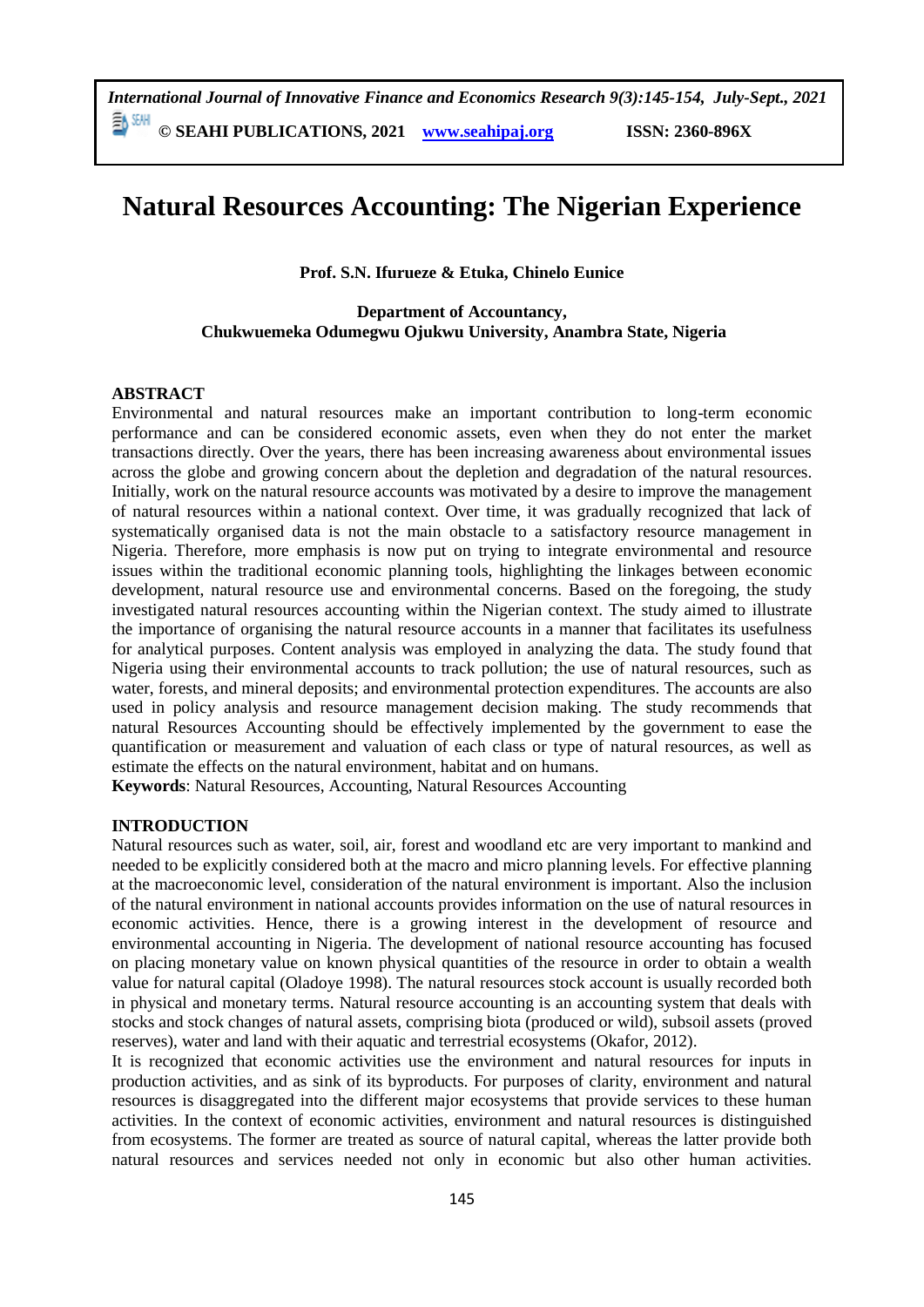Terrestrial, aquatic, and marine ecosystems provide renewable and non-renewable resources to support economic activities and also provide ecosystem services, which in most cases are not accounted in economic valuation. Ecosystems' goods and services enter almost all economic production, consumption, aesthetic, and/or cultural needs, and are therefore essential to sustain the well-being of communities. However, the ability of ecosystems to sustain its inputs is governed and influenced by natural processes, climatic changes, extreme or natural calamities, and by human exploitation activities (United Nations, 2014a).

Changes due to normal natural processes are of less concern because its effects are regulated and steady. Of greater concern is the exploitation caused by economic and human activities. In the case of renewable resources, the harvest or draw down is replenished by natural growth, provided that sufficient mass or growing stock of resources remains after each event of human exploitation. If human exploitation of the resource exceeds its rate of recovery, the resource stock declines. Once the renewable resource stock declines beyond the threshold or its ability to recover, the result is depletion. In the case of non-renewable resources, recovery takes a longer gestation period so that over the human horizon, it trends towards depletion. The stock of non-renewable resources can rapidly decline if human exploitation intensifies and where exploitation technologies are resource-intensive and inefficient, thereby not maximizing the extraction of the vital resource.

Ecosystem capacity is also impacted by byproducts and wastes of human and economic activities, such that if waste discharges exceed its assimilative capacity, the ability to provide inputs is reduced. In turn, a compromised assimilative capacity produces negative amenity such as air, land, and water pollution, thereby reducing human welfare. Thus, the usefulness of natural resource assessment is in documenting the link of economic and human activities via the drivers and pressures of ecosystem change, and measuring the impacts on the state of the ecosystem.

Accounting of the environment and natural resources is essential because the productivity of the ecosystems and its natural resources are linked to the productivity of economic production entities. The government must have an accounting of its natural resources in order to know if its economic activities can be sustained through local production to meet consumption needs. The results of accounting form the basis of every development plan. The unsustainable activities in the environment have brought the push to account for the natural resources. Compounding the pressure is the threat of climate change hazards that pose continuing threats to environmental and community's resilience. Always, many economic production activities are severely hampered by such calamities increasingly degrading natural resources. It therefore imposes upon the government to have continuing information on the status of their resources, including all forms of local capital to sustain the local economy and strengthen community and environmental resilience. Based on the foregoing, the study investigated natural resources accounting within the Nigerian context.

#### **Overview of Natural Resources Accounting**

Before we go into what natural resources accounting (NRA) is all about, let's conceptualize natural resources. The concept of Natural resource refers to all types of environmental assets existing in the environment and incorporates the broad set of services provided by ecosystems assets. Natural resource is essential for economic growth, employment, and, ultimately, prosperity of a country. The benefits derived from environment range from the use of environmental assets as raw materials for production and the dependence on environmental conditions for production -the benefits derived from being able to enjoy nature, we constantly derive benefits from the environment. The interplay of the environment and the economy is crucial to be understood by the policy makers while framing the policy for growing economy using the natural resource on sustainable basis.

There is now widespread international support for the concept and practice of Natural Resource Accounting (NRA). One of the key international developments has been the System of National Accounts (SNA) which is an accounting framework for measuring the economic activities of production, consumption and accumulation of wealth in an economy and provides for analyzing and evaluating the performance of an economy during a period of time. Further, major development has been adoption of integrated System of Environmental and Economic Accounting (SEEA) which describes the interrelationship between the economy and the environment. Unlike the conventional accounting system, this system provides for computing the depletion of natural resources and environmental degradation.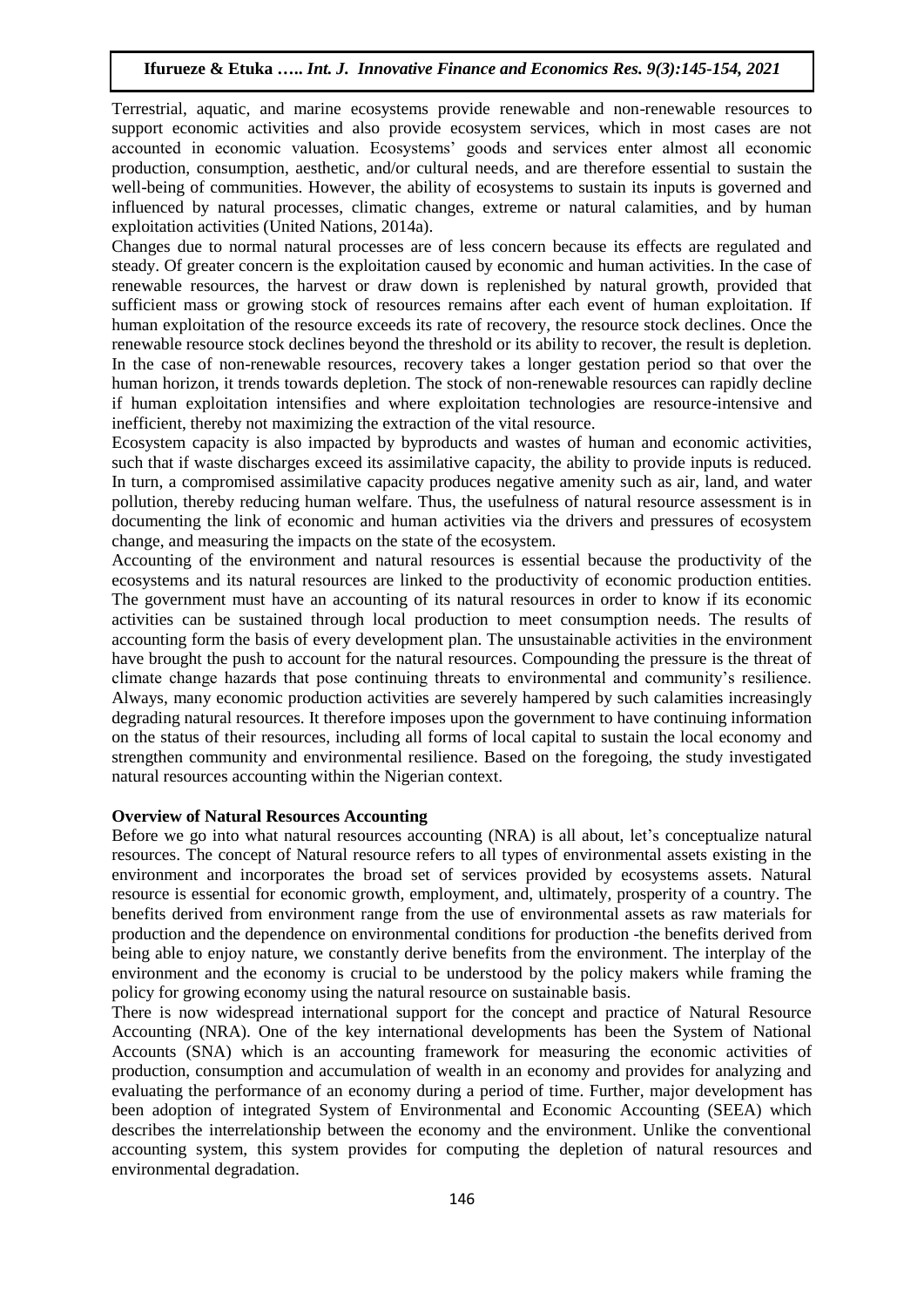Natural resources accounting is a process of estimating the value of natural resource depletion and environmental degradation due to economic activities. In recent years, it became an important environmental assessment tool. Global Green Growth Institute (2016) defined natural resource accounting as an accounting system that deals with stocks and stock changes of natural assets comprising biota (produced or wild), subsoil assets (proved reserves), water and land with its aquatic and terrestrial ecosystems. Hence, natural resource accounting deals with measuring and valuing the stocks and stock changes of natural assets comprising biotic and abiotic resources, including subsoil assets, water and land with its aquatic and terrestrial ecosystems. Valuation in natural resources and its capital is emphasized in order to be linked to indicators of economic growth in order to support policy and decisions at the national and local level.

Government Accounting Standards Advisory Board Secretariat (2020) noted that natural resource accounting is the compilation of data relating to natural resources within an accounting framework. National resources accounting is an accounting system that deals with stocks and stock changes of natural assets, comprising biota (produced or wild), subsoil assets (proved reserves), water and land with their aquatic and terrestrial ecosystems. Natural resources accounts may involve both physical units and monetary values. The resources in question may include both those which contribute to marketable forms of production as well as non-commercial or environmental resources such as air, water and biological life. Natural resource accounts are regarded as a means of creating linkages between the environment and the economy. The terms 'NRA', 'green accounting' and 'environmental accounting' are used interchangeably. One of the particularly thorny problems relating to NRA is the valuation of resources in monetary terms. The way in which natural resources are priced is often the result of decisions based on subjective criteria.

The process of developing environmental accounting spins from the conceptual framework of the economy and environment linkage. The conceptual framework provides the main rational for the valuation method and natural resource accounting. The tools used in developing the environment and natural resources accounts at the local level includes focus group discussions, key informant interviews, household surveys, map analyses, and modelling of natural resource processes. Applying these tools require expertise from physical, biological, and social science disciplines working on forest, agriculture, coastal and marine, and water sector. Data collection requires field surveys, sampling, discussions with local managers and planners, conduct of workshops, household interviews, and analyses of remote sensing data and mapping. Details of each methodology are provided in separate reports by experts who undertook data collection and analysis of results.

#### **Macroeconomic Perspective Of Natural Resources Accounting**

Traditionally, gross national product (GNP) or gross domestic product (GDP) is used as the main indicator for measuring economic development. The three main weaknesses in GNP for SD are that: it does not take into account environmental degradation; the natural resources are valued at zero; and that repair and remedial expenditure such as pollution abatement measures, healthcare, etc. are counted as positive contributions to GNP. Natural resources are not entirely free, although there is no investment cost. Only market activities are included in GDP, but non market activities should be given equal standing and hence added to GDP. For instance, the proceeds of wood cut from forest are added to GDP but no deduction is made for the loss of forest and other non market benefits. The same applies to other activities such as mining, agriculture, industrial production- all of which cause pollution and loss of natural capital. Man made capital is depreciated in all accounting procedures but natural capital is not (United Nations, 2014b).

A more appropriate measure for SD that includes inter- generational well-being and sustainable resource use is net national product (NNP). NNP is the sum of the social value of an economy's consumption and the social value of the real changes in its stock of capital assets, including manufactured capital and natural resource stocks. Since only man-made assets are valued as productive capital whose drop in value is depreciated, a consumption level attained by reducing the stock of capital exceeds the sustainable level of income. Natural resources are not valued and losses are not debited against current income that may reduce future income earning possibilities. Depreciation of natural capital should be deducted to obtain the green GDP. For resource based economies like Nigeria, estimates of macroeconomic relationship that fails to account for natural resources depreciation distort the macroeconomic relationship (United Nations, 2014a).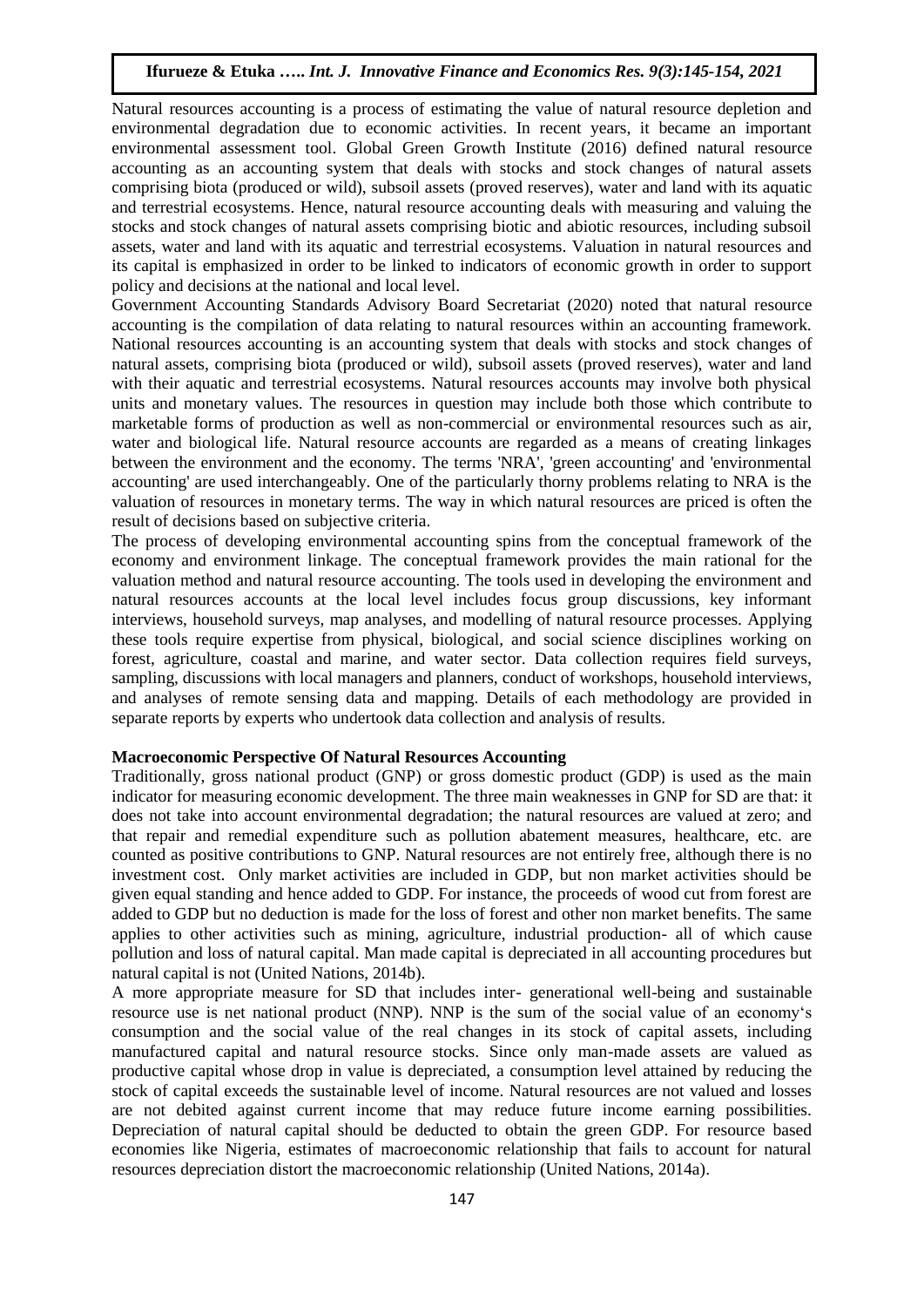## **Microeconomic Perspective of Natural Resources Accounting**

Accounting reports have been the most significant formal means of communication of an entity, which are prepared for the benefit of shareholders, potential investors, government and the public at large. It forms the basis for decision making. The external users will evaluate the use of the scarce resources and internal users can use them for formulation of major plans and policies. Traditional accounting approaches provide partial information by excluding non-priced transactions and important natural resources which are critically important to the assessment of human welfare .Traditional accounting deals with resources that have clearly defined property rights and market prices. Including environmental effects will provide a more complete reporting system for the management of the firm (Ahmed, 2000).

Environmental accounting focuses on the monetary implications of the environmental impact and aspects of an organization, including implications for cash outlays and revenue, etc. It translates environmental impact and concern into monetary values. A company wishing to embrace sustainable development needs to devise an equitable means of valuing its uses of the environment irrespective of whether it relates to the degradation or to the depletion of resources and that this valuation be disclosed in the company accounts.

The success of environmental accounting depends on the vision and philosophy of the company. Companies with a well defined vision of SD will want to embark on full- cost environmental accounting. Those companies without an environmentally sustainable development vision may only prefer to use private environmental accounting, with a misguided view that ignoring environmental concerns may maintain high profits. This may be true in the short-run but not in the long-run.

Proper green accounting will reveal the problems associated with certain technologies and may compel them to adopt environmentally friendly approaches to production. The way some business entities report economic activity in cash terms but not in environmental magnitudes in physical units such as the number of carbon dioxide emitted, is still pointing at the need to develop a proper accounting standard for environmental reporting, which will help to change the old perception of economic growth by government and others.

# **Aim Of Natural Resources Accounting**

The aim of NRA is to provide information on the state of natural resources and the changes affecting them. As such, it is an important link in the chain of sustainable development. The term 'sustainable development' is taken to mean a form of development which is capable of meeting the needs of the present generation without jeopardizing the ability of future generations to meet their own needs. Environmental accounting or NRA aims to provide a framework for organizing information on the status, use, and value of natural resources and environmental assets as well as expenditures on environmental protection and resource management. Natural resource accounts differ from other data as they are organized in terms of stocks and flows.

NRA also combines national income and product accounting concepts with analysis of natural resource and environmental issues. The development of resource accounting is generally perceived as having gone along two different paths; these are characterised as "physical" accounts and "monetary" accounts. In essence, an environmental account must be:

- Purposeful and consequential for the account-user who depends on the reported information;
- Able to measure change in a defined account subject through time;
- Organised to enable comparisons and crosschecks in an internally consistent manner; and
- Comparable with other relevant accounts so it can provide the basis for more detailed or aggregated analyses.

## **Different Approaches To Natural Resource And Environmental Accounting**

No neat classification of approaches to environmental and resource accounting is available although several writers have provided some classification (Peskin, 1991). There is certainly room for improvement on the taxonomy of approaches. One possibility might be classify them according to whether they use monetary valuation or not; the degree of aggregation which they involve and the comprehensiveness of their coverage. Thus we may have:

- 1) Value based systems;
- 2) Physical (non-monetised) indicators; and,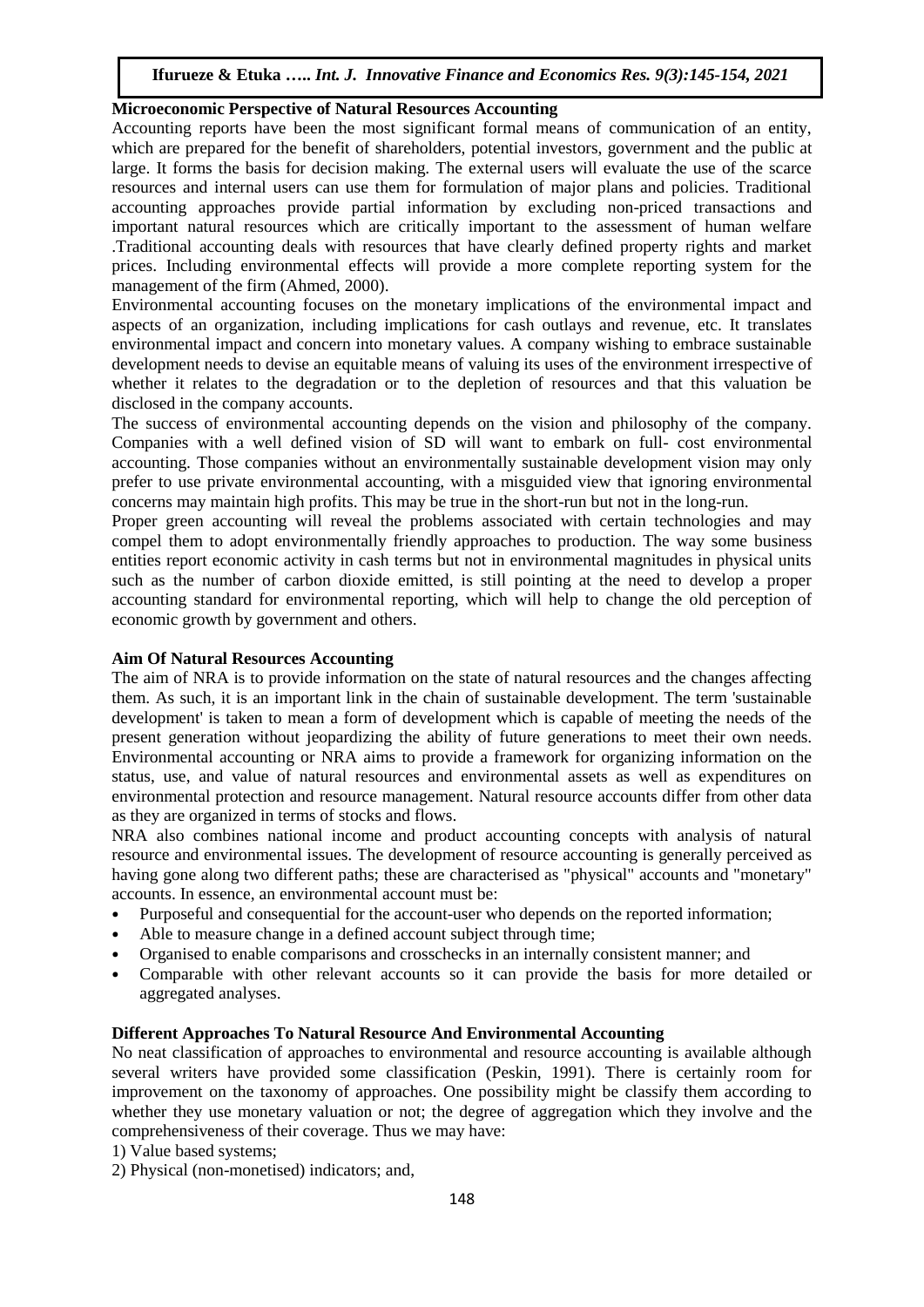3) Systems with value and physical indicators.

Environmental accounts may be highly aggregated as in the case of most national accounts or desegregated e.g.', by sectors or by major industries. They may cover the whole economy or environment or only a part of it. In principle, there is a wide choice of approaches. The literature has, up till now, concentrated on just a few of the possibilities. Three major possibilities were identified:

- 1. Proposals to adjust estimates of GDP or Net National Product (NNP) to reflect welfare or sustainable welfare more accurately taking particular account of environmental considerations.
- 2. Physical resource and environmental accounting systems such as those used in Norway.
- 3. Systems involving both valuation on physical entities such as that proposed by Peskin (1991), and that suggested by UNSO System of Integrated Environmental Economic Accounting.

Each of these approaches is considered in this section.

**Adjustments to National Income Aggregates for Changes in Environmental/Natural Resource Conditions:** To reflect changing environmental conditions and variations in natural resource stocks, one proposal is to make adjustments to national income aggregates such as GDP and NNP. By making appropriate adjustments, it is believed that the resulting money value will provide a better indicator of human welfare and its sustainability. Two types of adjustment have been proposed to allow for environmental change:

- 1. Deduction of expenditure on protecting against adverse environmental change or defensive environmental expenditure ; and,
- 2. Deduction of a sum to allow for the using up of natural resource stocks, namely a sum of money to allow for the net depreciation or depletion of these stocks.

However, calculating the appropriate deduction is not always straightforward. Consider defensive environmental expenditure. Total expenditure on environmental improvement or maintenance needs to be determined and the proportion of this considered to be defensive must be estimated. This is not always straightforward. For example, while air conditioning involves a local environmental change only a small portion of this expenditure may be defensive, e.g., a defense against outside air pollution or temperature increase in urban setting. Deducting expenditures for such items as the cost of sewage treatment are also problematic. What one really needs to consider is the net benefit of such treatment as compared to non-treatment.

In addition, some non-defensive environmental costs should be considered for deduction. These include lost earnings resulting from greater morbidity due to greater pollution, lost earnings and leisure-time due to greater traffic congestion, reduced amenity values due to environmental deterioration. Regarding natural resource depletion, in relation to SNA, it is generally argued that National Domestic Product (NDP) is a better indicator of welfare than GDP. NDP equals GDP lees an allowance for the depreciation of man-made capital. However, no similar allowance i.e. made for the depreciation or depletion of natural resource stocks, that i.e. capital-like assets provided by nature. Income earned from the depletion of such assets, however, is included in GDP.

It has been argued that this asymmetric treatment of man-made capital and natural resource stocks in the existing national accounts should be removed. Two different methods of depreciating natural capital have been proposed. These are the 'user-cost' method suggested by El Serafy (1989) and the 'net price' approach recommended by Repetto, Magrath, Wells, Beer and Roesini (1989). Both methods are designed for application to those natural resources which produce commercial products such as mineral resource and forest harvested for saleable timber. They make use of a neoclassical economics framework for estimation purposes and assume the existence of perfectly competitive industry and perfect capital markets. In fact numerous assumptions are required in practice to make these depreciation estimates (Bartelmus et al. 1993) so their reliability in practice is open to uncertainty.

While there can be little doubt that GDP and NDP are not suitable measures of economic welfare, one can also question whether deductions for defensive environmental costs and depreciation of natural resource stocks are adequate. GDP does not for example include values for free services provided by the environment, work provided without payment in the home or leisure-time. In effect, this suggests that monetisation needs to be extended to reflect the value of goods and services available to a community. At the same time, some reformers have suggested that additional deductions from.GDP or NDP are needed beyond those for environmental costs to get a better measure of welfare. For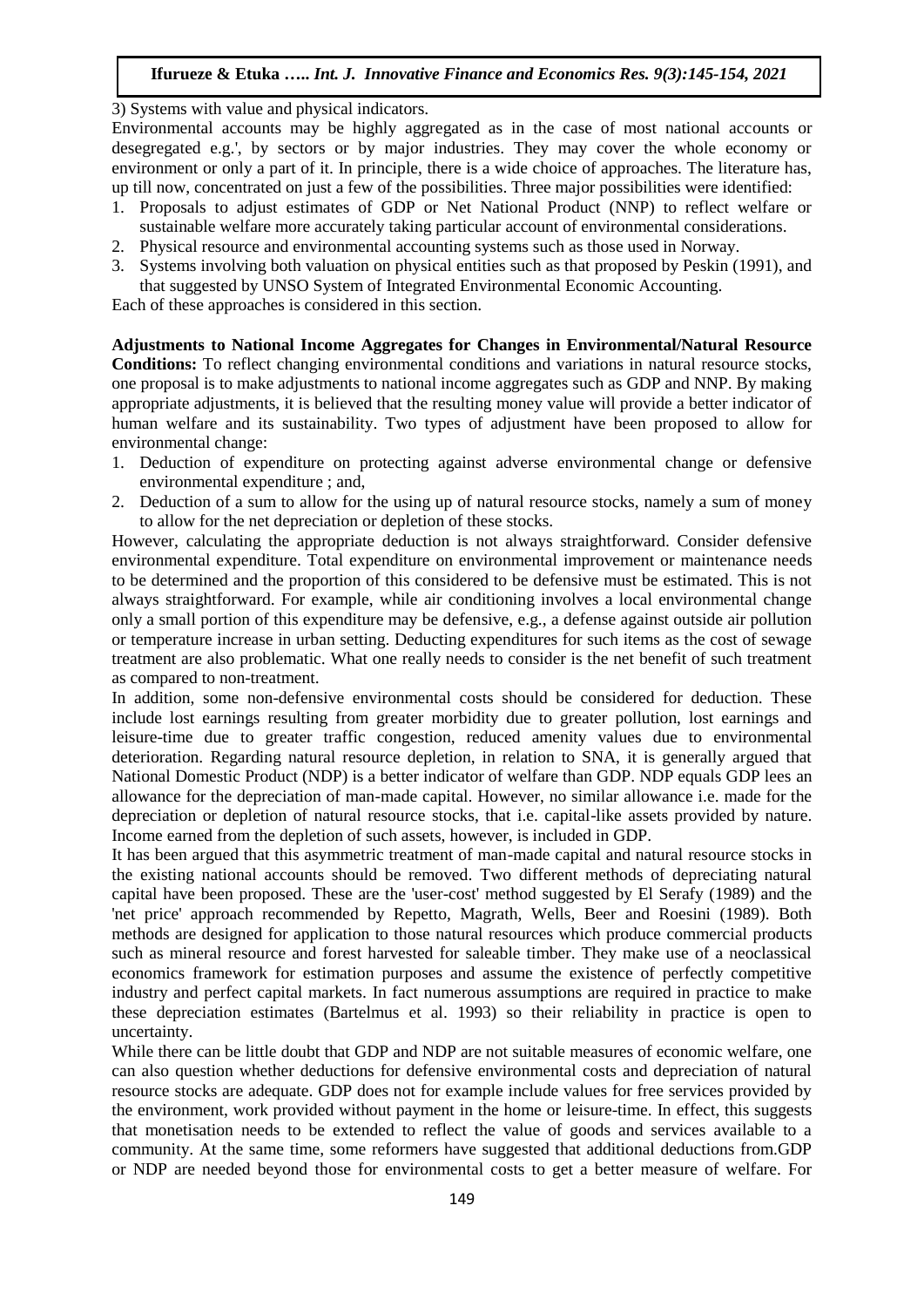example, since some writers believe that most expenditure on advertising or product promotion is wasteful, this expenditure ought to be deducted. The same is often argued about defense expenditure. The view is that at least it should be regarded as a cost not as a net benefit to society- Some writers even believe that a large part of expenditure on education is defensive and suggested deductions on that account (Daly & Cobb, 1989).

In measuring 'aggregate' welfare, a number of quality of life indicators and indices have been developed (Doessel & Gounder, 1991). These include indicators such as GDP or NDP per capita, expected length of life, access to education, various environmental indicators and so on. There may be argument about what variables should be included in the quality of life index and how much weight should be placed upon each if it is intended to derive a single index value, for example for the purpose of comparison between countries. Since the collection of statistics and the keeping of accounts for any purpose is costly, it is necessary to be clear about the purpose of these before embarking on the exercise, and to assess whether for procedure to be followed the benefits will exceed the costs.

**Physical Resource Accounting:** Physical (real) changes in natural resources and the environment underlie monetary accounts designed to reflect these changes. Given the difficulties of assigning accurate monetary values to such changes, some systems of natural resource accounting concentrate only on the real or physical changes using 'satellite' accounts. This approach has been adopted in France and Norway, but also prominent in current efforts by Australia to establish NRA in the longer term.

Ideally, these separate or 'satellite' accounts to SNA would describe flows of resources, materials (including pollutants), and energy that underlie any economic system, so that the physical counterpart to the economic circular flow is fully described and measured. As Peskin (1991) points out: "The accounts show an initial stock (or 'opening balance') of a resource, its diminution through use and degradation, its augmentation through discovery or, in the case of renewable resources, through natural growth, and, finally, the total stock at the end of the accounting period (or 'dosing balance').

Thus, in principle, such accounts show depletion of natural resources and also transformation into goods and materials. Some of which may find their way back to the environment in the form of pollutants. The material or energy accounts can be linked to the conventional economic accounts through the use of ratios (or input-output coefficients) that express units of energy/ or material use per unit of production or sales." However, no countr5r has specified all these relationships fully. Even if a comprehensive set of physical accounts is not completed, it can be useful to do accounts for natural resources and environmental conditions of special economic or social interest to a country.

**Integrated Natural Resource/Economic Accounts**: The most comprehensive form of natural resource/environmental accounting i.e. that which specifies physical characteristics, places valuations on these and links them to SNA. The United Nations Statistical Division has prepared a framework for such integration and, in the South Pacific context, a case study was completed in Papua New Guinea to pilot its application (Bartelmus, Lutz & Schweinfest, 1993). To complete such a fully integrated set of accounts is a large task. The case study of Bartelmus et al. (1993) shows that considerable progress can be made in doing this. Nevertheless, they could not be entirely satisfied with the accuracy of their estimate because they lacked accurate physical data on stocks of several types of natural resources and on defensive environmental expenditures. They pointed out the lack of data on environmental expenditures is one of the weak points of PNG's environmental data analysis. Similarly, the lack of physical resource accounts, with the notable exception of mineral resources, made it difficult to estimate scarcities in other renewable and non-renewable resources.

They were also concerned about the assumption and simplifications which they had to make to get results. For example, both methods of depreciating natural resource stocks (user costs and net price) were considered to be theoretical simplifications. There are also wider conceptual problem (some of which have been rained above) to be solved about the value of 'environmentally modified SNAs as a measure of welfare and as a guide to policy formulation and implementation. While there is scope for improved environmental accounts and statistics, the desirable extent and nature of these improvements will vary from country to country. The above approaches dominate current efforts to account for the environmental and natural resource factors in GDP. However, another possibly useful methodology for measuring the contribution of major resource sectors to GDP has been advanced, and is of some interest.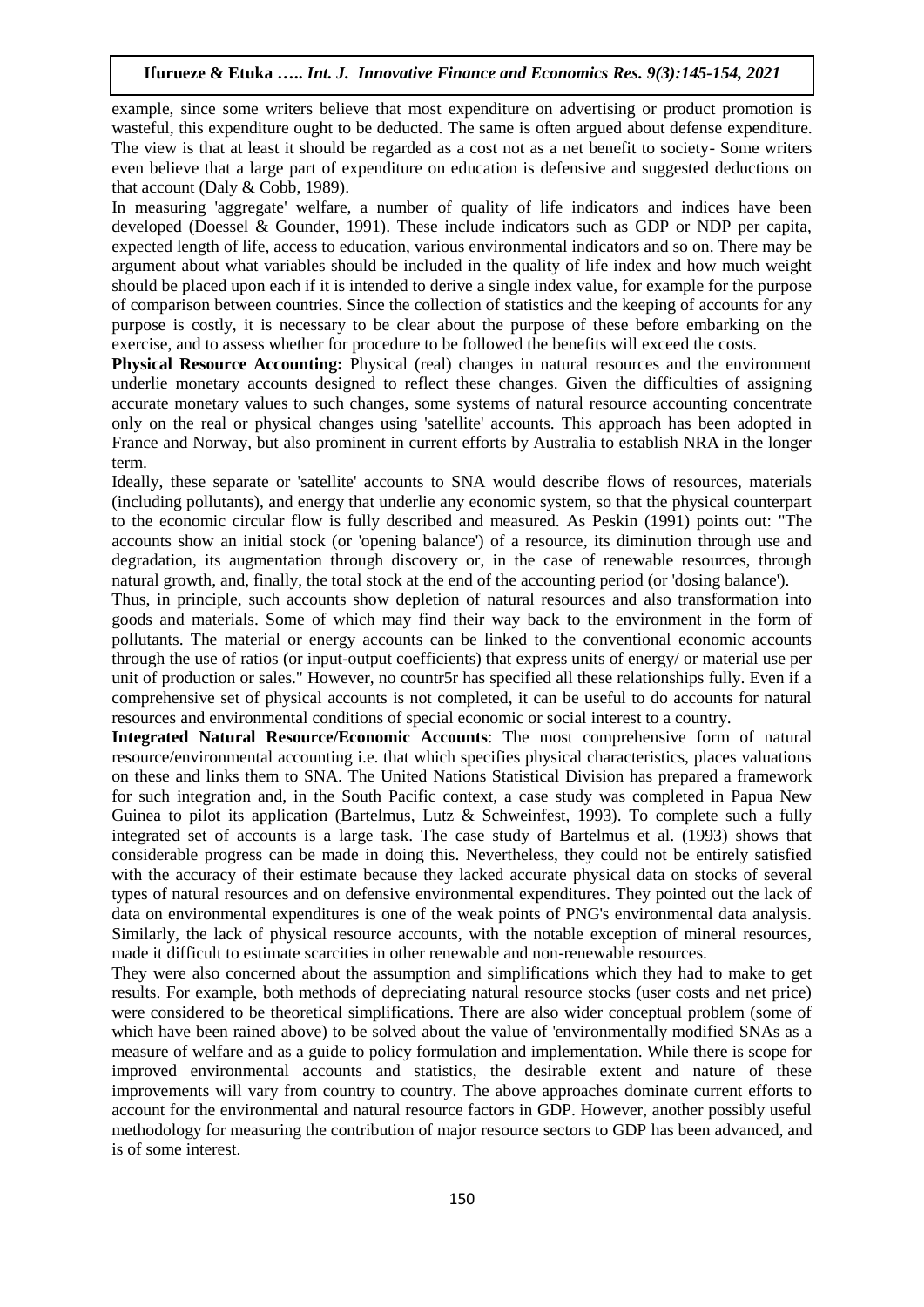# **Issues In Natural Resources Accounting**

**Who Regulates the Environmental Effects?:** The rapid growth in industries such as breweries, refineries, tourism and other environmental activities has created serious environmental damages in many countries. There is great need for the regulation of these adverse impacts without damaging the prospects of these sectors. The main issue is the nature of the regulation, and control approaches. The subject matter is highly relevant in determining the nature of regulation. In the case of industrial pollution, strict regulation through requirements and prohibitions may be more effective than taxes or levies. However, in the social arena, eliminating the use of child labour by a remote organization in the supply chain may be more likely to result from stakeholder engagement than from requirements and prohibitions (ICAEW 2004).

**Valuing Environmental Goods:** It is difficult to assign monetary value to environmental resources. This requires the use of implicit or shadow prices which may not be helpful since they may be affected by imperfections. The non-consumptive use values such as values of wilderness have been assessed using methods such as travel cost (TC) and contingent valuation (CV) and other methods. In assessing management for environmental resources, if non-use values are apparent, they need to be considered and measured as precisely as possible in order that public decision making be as fully informed as possible.

**Ethical issues in Valuation**: Decision makers need to think through the consequences of any outcomes and how it affects members of the society. Thus, what moral position should be adopted is controversial, Should rights be recognized first as suggested in the deontological approach, or should ends justify the means as is implied by the teleological tradition?

**Policy Problems:** In some countries, environmental policies themselves may be at the heart of the accounting problem. For instance, taxation provisions in Australia clearly discriminate against natural resources (Herath, 2005). Government policies should support sustainability, As Michael Meacher, the former UK Environment Minister, stated in June 2003, "it is this Government's policy to make sure that environmental concerns are on the corporate radar. We need to make the most responsible business the most competitive one..."

**Absence of a Uniform Reporting Framework:** Inclusion of the environment in any credible manner in documents designed for information and planning purposes require acceptable reporting methods, computational techniques and indicators'. In Nigeria this is usually met by reports produced by the Federal Environmental Protection Agency in line with the Environmental Impact Assessment (EIA) Decree No 86 of 1992. Accountants fail to join up with other groups-such as environmental economists to develop appropriate environmental costing techniques. It is noticeable that many of the advances in environmental accounting at the management accounting and strategic sustainability accounting levels-are being carried out by non-accounting based organizations. These include the United States Environmental Protection agency (EPA), Forum for the Future (FoF-UK) and the World Resources Institute (WRI), (ACCA Accounting Sectoral Report 2002). Accountants should rise up to their responsibility to enhance credible reports.

#### **The Nigerian Experience**

Nigeria has undergone rapid socio-economic and physical development since independence. The country therefore faces numerous challenges to achieve development that is economically and environmentally sustainable. Development achieved so far cannot be described as sustainable because the various development processes have misused or over exploited the natural resources and in the process, affected the environment negatively as well. The ecosystem of the country has been disturbed as a result of rapid population growth with great pressure on the natural resources (Federal Office of Statistics, 1999). Apart from the issue of natural and manmade disaster, global environmental matters constitute enormous threat. Meanwhile attempts are now being made in designing a statistical system that will describe the inter-relationships between the natural environment and the economy.

The natural resource stock account is one of the major satellite accounts being currently developed in the environmental and economic account at the Federal Office of Statistics. The issue of valuation is also being properly considered. The system of Integrated Environmental and Economic Accounting (SEEA) developed by the United Nations Statistical Division, applies three categories of valuation in different version. There are, maintenance costing of natural asset, depletion and (environmental quality) degradation, and contingent and related valuations of welfare efforts of environmental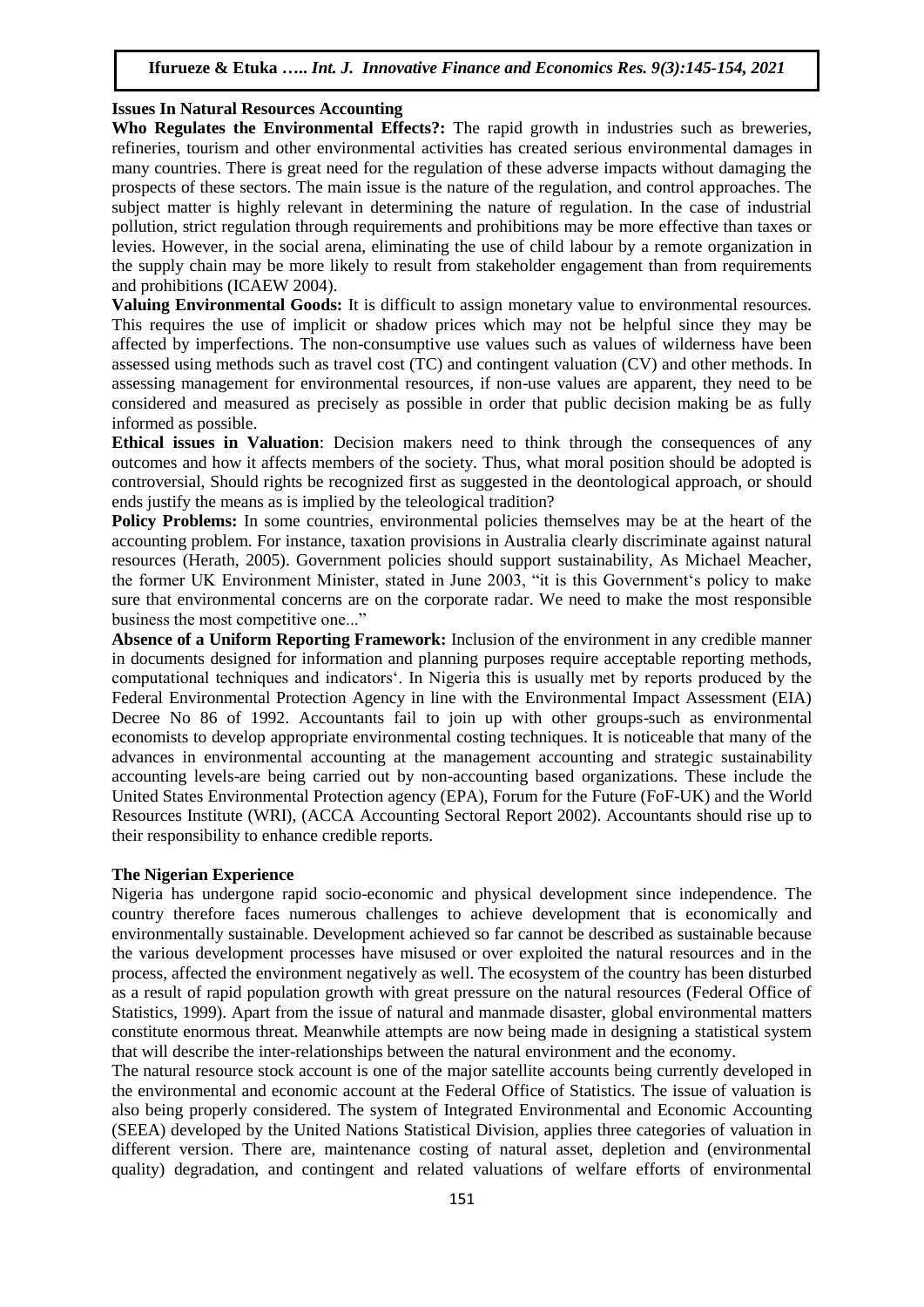degradation. However, for reasons of data availability and compatibility with conventional accounting rules, Nigeria has adopted the market valuation approach.

Nigeria has undergone rapid socio-economic and physical development since independence. The country therefore faces numerous challenges to achieve development that is economically and environmentally sustainable. Development achieved so far cannot be described as sustainable because the various development processes have misused or over exploited the natural resources and in the process, affected the environment negatively as well. The ecosystem of the country has been disturbed as a result of rapid population growth with great pressure on the natural resources. This has resulted to some extent in desertification erosion, flooding and industrial pollution. Apart from the issue of natural and manmade disaster global environmental matters constitute enormous threat. Meanwhile attempts are now being made in designing a statistical system that will describe the inter-relationships between the natural environment and the economy.

The natural resource stock account, is one of the major satellite accounts being currently developed in the environmental and economic account at the Federal Office of Statistics. The issue of valuation is also being properly considered. The system of Integrated Environmental and Economic Accounting (SEEA) developed by the United Nations Statistical Division, applies three categories of valuation in different version. There are, maintenance casting of natural asset, depletion and (environmental quality) degradation, and contingent and related valuations of welfare efforts of environmental degradation. However, for reasons of data availability and compatibility with conventional accounting rules we have adopted the market valuation approach. Current efforts are also targeted towards the measurement of deforestation, soil degradation, loss of biological diversity and wildlife and coastal degradation Deforestation for instance, is one of the top priority environmental problems in Nigerian The data collection efforts and analysis by the Federal Office of Statistics is in the area of extent of forest and woodland, average annual depreciation, average annual reforestation, number and content of managed closed forest and protected closed forest, population density and sources of energy.

Recent developments in Nigeria and other developing economies in the world have made it imperative for the need to account for the stock of Natural wealth in the hands of the Governments of States. Strictly speaking, natural resources such as solid/mineral deposits, petroleum and gas deposits, timber, just to name but a few, though gift of nature, can be classified as state assets. They constitute the resource based of most economies which are owned and controlled by government. These governments make laws and regulations to protect these resources from unauthorized encroachment. As in the case of Nigeria, South Africa and Ghana, most jurisdictions have data on the quantities, valuations and measurements of these resources on a continuous basis, though in patches. This brings to mind, the question, why are these natural resources not always reported in the financial statements of government? (that is, the National Balance Sheet). Alternatively, why are they not disclosed even in a separate financial statement with a caption such as "a statement of resource base" and then presented along with other financial statement to give a holistic view of the net worth of a nation?

Whatever answers critics of this position may advance, it is important to note that natural resources especially those that constitute the resource base of a nation – earning assets of state, can be classified into national assets. Arising from accounting definition of what constitute assets both in the private and public sector, this category of resources fit into such classification. The conceptual framework identifies what it labels 'elements' of financial statements – the building blocks that together constitute the contents of financial statements. The framework identifies assets, liabilities, equity, income and expenses. However, the motors of these are the definitions of assets and liability. It gave the definition of an asset as: A resource controlled by the entity as a result of past events from which future economic benefits are expected to flow to the entity (Framework for the Preparation and Presentation of Financial Statements, Para 49[a]). *Whereas a liability is:* A present obligation of the entity arising from past events, the settlement of which is expected to result in an outflow from the entity of resources embodying economic benefits (Framework for the Preparation and Presentation of Financial Statements, Para 49[b]). These definitions determine what constitutes an asset or liability of the entity, but they do not on their own satisfy the requirement for recognition in the Financial Statements, for an asset or liability to be recognized (i.e. appear in the financial statements) it must satisfy two criteria: the future cash flow must be probable (interpreted as more likely than not in IFRS): and it must be capable of being measured with reasonable certainty.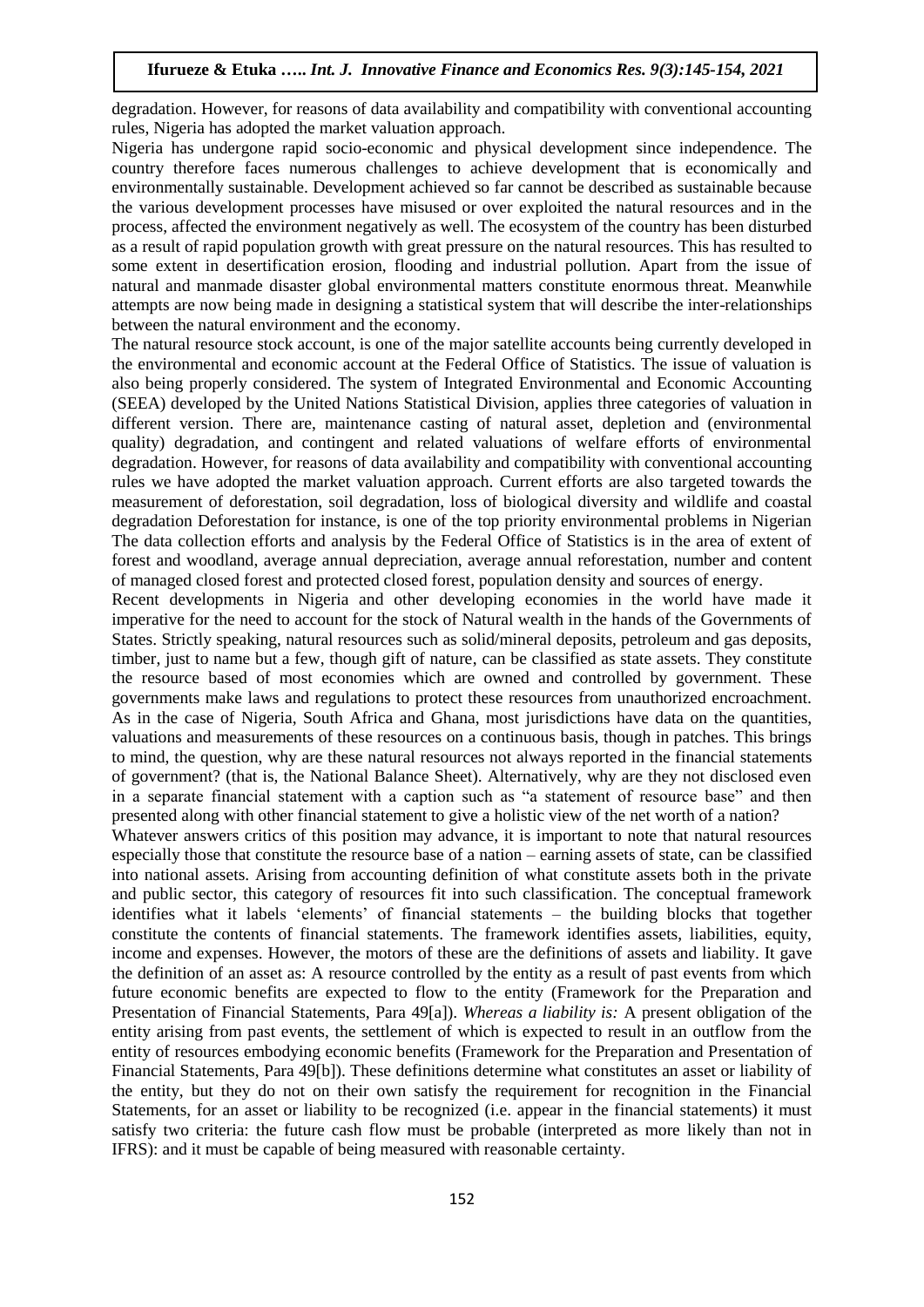A related issue is that the asset must be controlled by the entity to qualify for possible recognition. From the above, it can be seen that Natural resources, especially those that are earning assets qualify to be recognized as national assets and therefore, recorded in the books. Apart from the issue of definition, this resources are earning assets. Expected revenue from these resources are always estimated and captured in the Annual Budget of the Public Sectors. Budgets in the public sectors are the basis and prime documents for National Accounting. Therefore, if the earnings potentials of a resource is recognized in the budget, the quantity stock of these resource should be recorded in the final accounts. Most others may argue from the point of placing value on the stock of natural resource. Of course, there are ready International Markets for this very important assets of state. You have International Oil Markets, Timber, Gold, etc., meaning that the fair values of the assets can be easily ascertained.

Alternatively an annual revaluation approach could be adopted to quantify these assets as the need arises. The physical quantities of resource such as solid minerals and other deposits can be estimated through geo-physical survey and other scientific methods. As a result, there is no likely problem of not being able to ascertain reasonably and reliably the monetary value of these assets as the need arises. It is no longer news that governments in the developing countries are suffering from the syndrome of corruption and fraud associated with the exploitation of national wealth by the privilege class along with their foreign predators. Natural resource accounting will enhance transparency and discipline in the conduct of the affairs of states and countries.

It is observed that the issue of environment in Nigeria are basically on human population, land use and soil conservation, water resources management, toxic and hazardous substances, agricultural production, air pollution, noise pollution, working environment and settlements (Nigerian Federal Office of Statistics). Current efforts are also targeted towards the measurement of deforestation, soil degradation, loss of biological diversity and wildlife and coastal degradation. Deforestation for instance, is one of the top priority environmental problems in Nigeria. The present effort in developing resource and environmental accounting will definitely improve economic performance measures and the measure of sustainable income and growth.

## **CONCLUSION**

Natural resources are the resource base of nations, in most countries, their availability have become a curse and a source of sorrows instead of happiness for the citizens. In jurisdictions where this is the case, there have been increasing rate of poverty, crime, prostitutions, urban slumps among industrial unrest, riots and other maladies. Where natural resources are properly accounted for, the worth of nations in terms of their balance sheet could be used as a measure of potential wealth among other factors. For the developing countries, this will attract foreign investors as the net worth of assets can be a basis at least for evaluating the economic potentials of a state. The non-disclosure of stock of natural resources in the accounts of state has led to the creation of secret reserves in the hands of managers of state affairs. This in Nigeria and other developing nations is not good enough as it forms the basis of corruption in the use of these resources.

Though, there are some improvement in environmental reporting among developed countries, problems still abounds, the most important of them being the difficulty in measuring the values of natural resources which are often not marketed. There are ethical issues on how certain items are measured to be incorporated in environmental accounting. There is a feeling that most firms may not be comfortable with disclosing their environmental, social or full sustainability information, especially if they show excessive depletion of resources and will impact much on their profit. Nevertheless, there is still much to be done to forge ahead; embarking on a multi-disciplinary approach by related professions like accounting, economics and management, and other relevant profession like psychology and philosophy to make environmental accounting a common practice in all business enterprises.

The present effort in developing resource and environmental accounting will definitely improve economic performance measures and the measure of sustainable income and growth. Meanwhile, there are many empirical problems in definitions, methodology, data collection and imputing by values to factors where data are not readily available. However, further study is still needed before we can reach a standardized accounting procedure. It is also envisaged that the data base and consequently the information system will improve over time especially with improvements in the